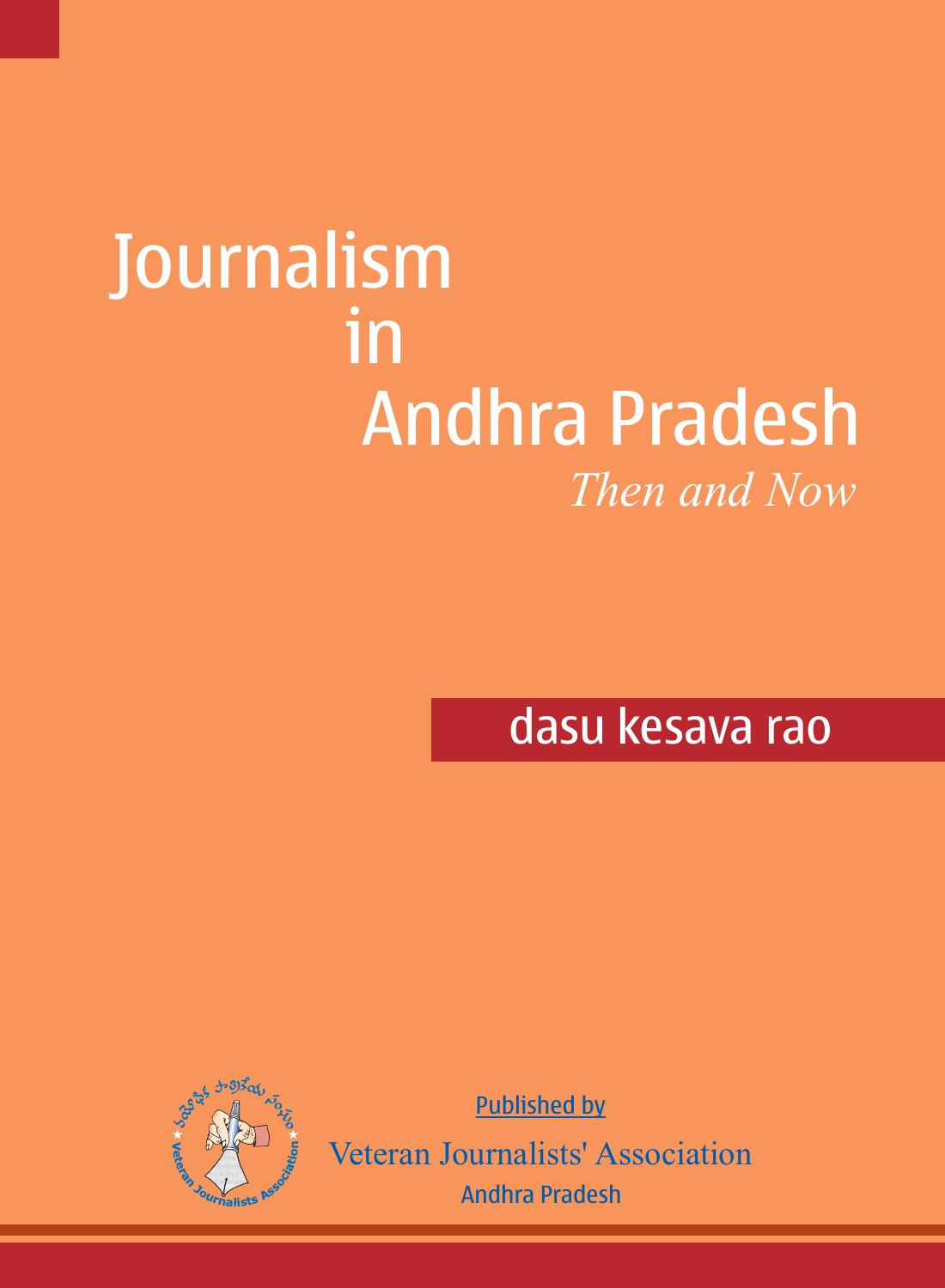## Journalism in Andhra Pradesh Then and Now

The story of Indian journalism is, in essence, the story of the nationalist movement.

The freedom movement needed an effective and powerful vehicle to kindle and sustain patriotic feelings among the people through a mass campaign. Newspapers of the day fulfilled this need through a series of bold reports, fearless editorials and emotional appeals to the people to join the movement. Journalists of the day braved lathi-charges, courted imprisonment and risked closure of the newspaper to further the movement.

Only a thin line divided journalists and leaders, as both were fired by the spirit of liberation. Editors, publishers and writers defied ruthless curbs on the freedom of the press in furthering this cause even as veteran politicians used the medium to fight the colonial powers and to broaden the mass-base of the struggle.

A lot has been written about how Mahatma Gandhi, Bal Gangadhar Tilak, Jawaharlal Nehru, Annie Besant and nearer home in the South, stalwarts like Tanguturi Prakasam, Duggirala Gopalakrishnayya, Konda Venkatappaiah, Pattabhi Sitaramayya and a host of others had effectively utilised this platform for their campaign against the British. Some of these leaders had started their own newspapers. The role played by editors like Desoddharaka Kasinadhuni Nageswara Rao, Mutnuri Krishna Rao,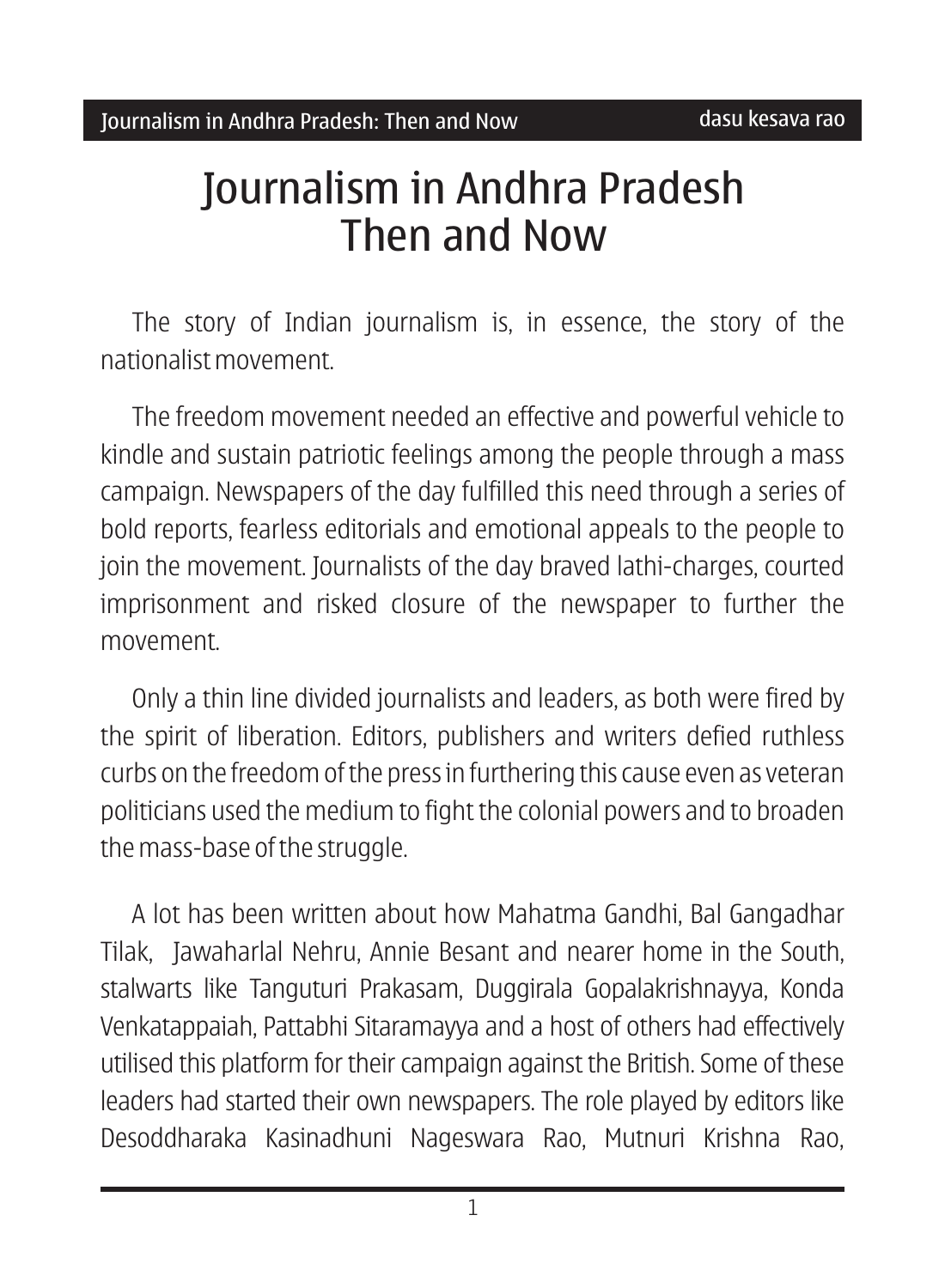#### Journalism in Andhra Pradesh: Then and Now Preface dasu kesava rao

Gadicherla Harisarvotthama Rao, Khasa Subba Rau, Kotamraju Rama Rao, GV Krupanidhi, Kunduru Iswara Dutt and others was not a whit less significant.

The fiery articles in the media had tremendous impact on the people. Andhra Patrika, started by Kasinadhuni Nageswara Rao, and Mutnuri's Krishna Patrika were immensely popular, as were many other smaller newspapers of the day. At the height of the nationalist movement, the two dailies were read out for the benefit of the group gatherings. Just like today's film fan clubs, these papers had reader clubs. The British hated these newspapers so much that the Collector of Krishna in 1923 named Andhra Patrika as 'the most evil influence in the Telugu country'. Krishna Patrika also was branded as 'a pernicious influence'. It was said that 'Andhras emerged from darkness to light only after Andhra Patrika and Krishna Patrika came into existence'. One Bobba Venkata Seshaiah of Kavutaram in Krishna district was so carried away by reports appearing in 'Desabhimani' that he was popular as 'Desabhimani" Venkata Seshayya.

### "Swarajya"

Prakasam Panthulu started "Swarajya" to strengthen the nationalist movement and in order to keep it going, had lost all his wealth. The list of people who had worked with Prakasam in 'Swarajya' read like 'who is who' of Indian Journalism those days. They included Khasa , Kotamraju Rama Rao, Krupanidhi, Sardar Panikkar, Kolavennu Ramakoteswara Rao etc.

On March 26, 1908, Harisarvotthama Rao, editor of 'Swarajya', a Telugu journal from Bezawada (not to be mistaken with its namesake edited by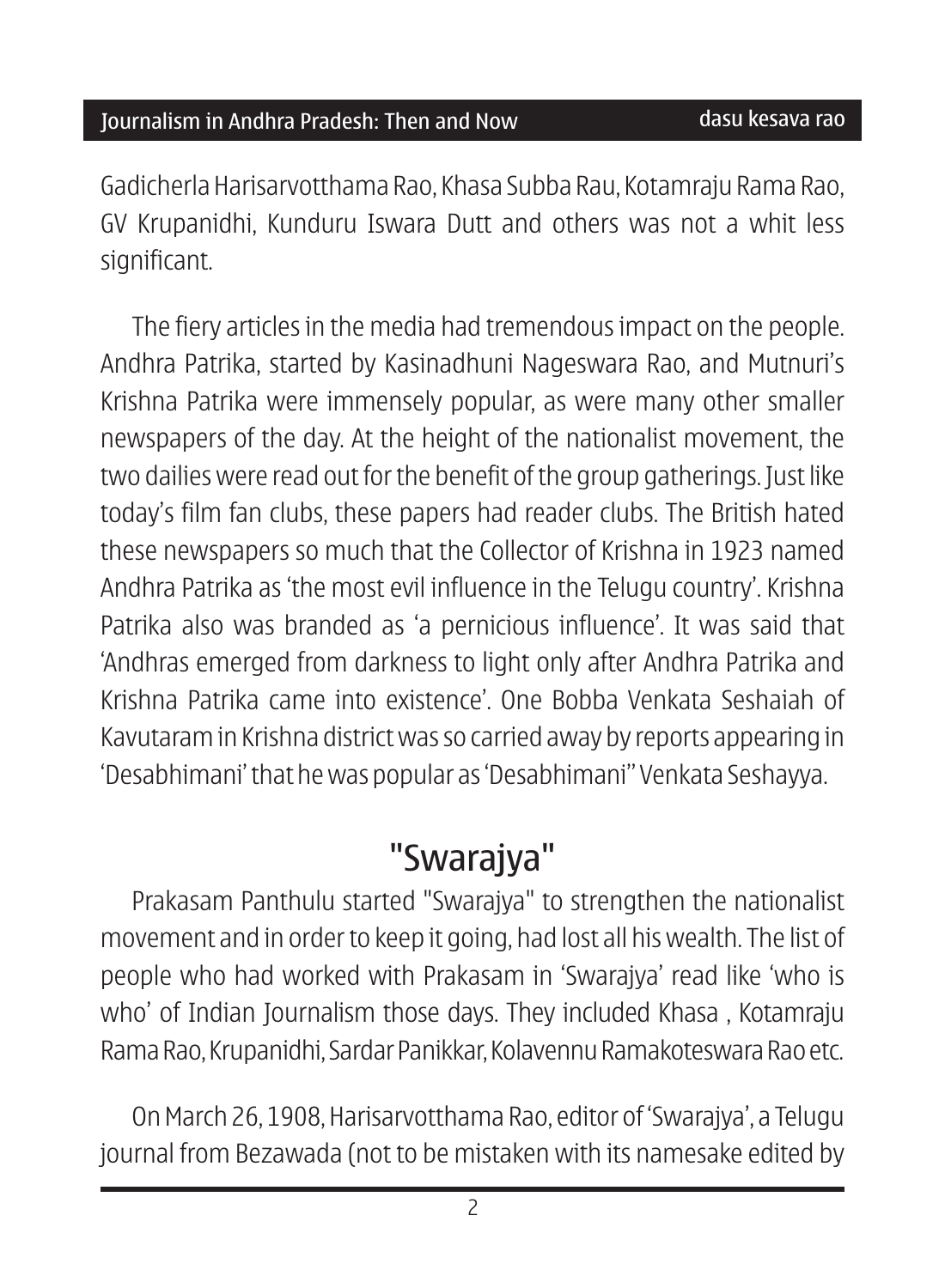#### Journalism in Andhra Pradesh: Then and Now Preface dasu kesava rao

Prakasam panthulu), was arrested for sedition and sentenced to 3 years rigorous imprisonment. It was the first case of sedition against a journalist in Andhra region. He wrote a stinging editorial against the white rulers for the police firing in Madras in which two innocent natives were killed. While the lower court convicted him and the publisher, Bodi Narayana Rao, for sedition, an English judge of Madras High Court, Benson, raised the sentence on Harisarvotthama Rao from 6 months simple to 3 years rigorous imprisonment. The two were the first political sufferers in Andhra to be jailed during the Vandemataram movement.

Even smaller journals could arouse patriotic feelings among the people who, like some inflammable material, were waiting to be ignited. These journals provided the emotional spark. The practice of readers those days was for a number of them to gather at some spot and have the news developments read by someone intelligibly. A good journal was thus able to radiate views and news more effectively. For instance, Swarajya was known to have a modest circulation, but every copy was treated as precious by the subscribers who shared it with several others. The newspaper had such a strong bond with the people that they queued up before the office in the evenings to buy a copy and be the 'first to know'. This would cause traffic jams on the busy street in Madras!

## In Telangana

Conditions were much worse in the Telangana region of the princely state of Hyderabad. The Nizam's Government was hell-bent upon suppressing and killing Telugu, the language of the people, their culture